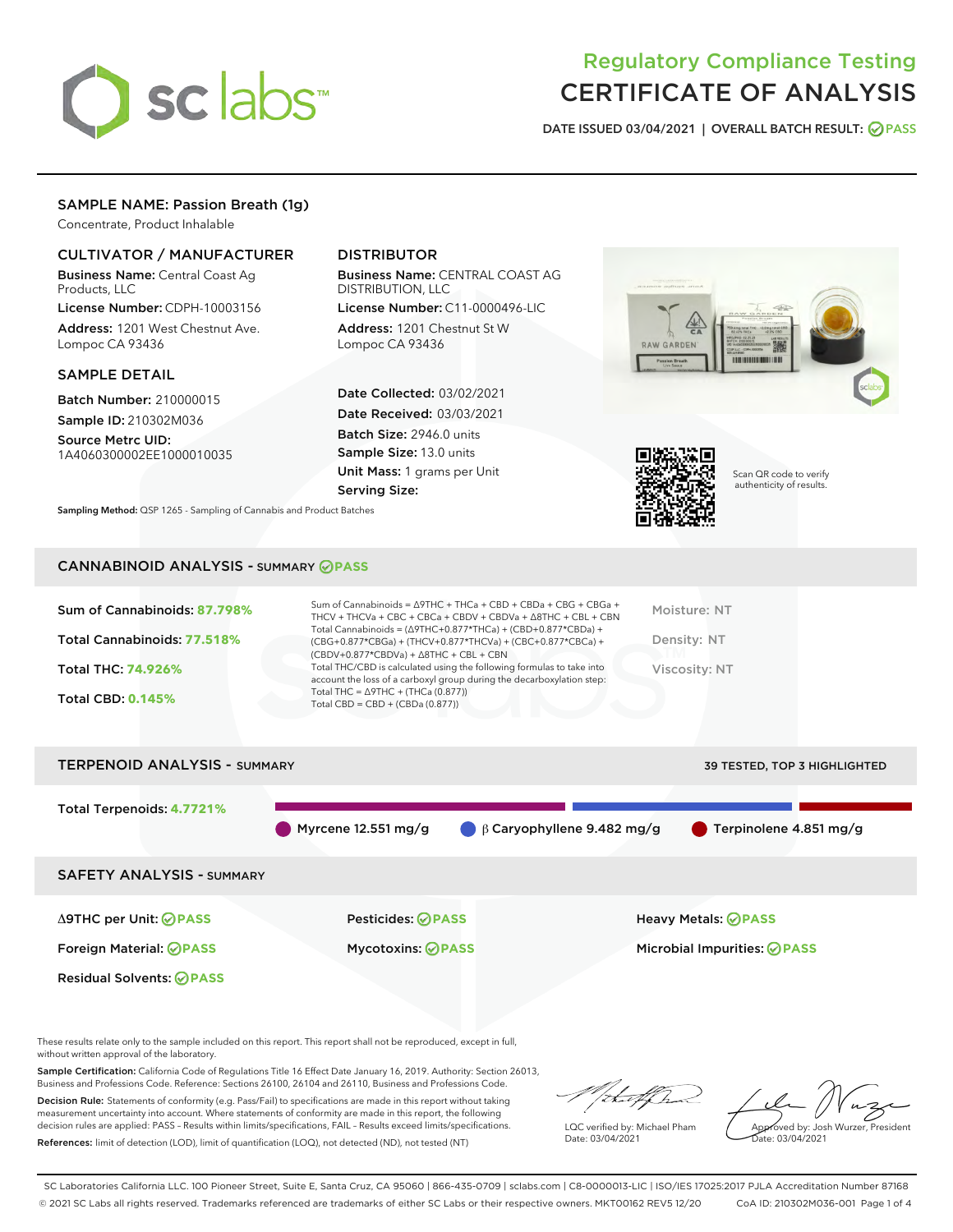



PASSION BREATH (1G) | DATE ISSUED 03/04/2021 | OVERALL BATCH RESULT: 2 PASS

## CANNABINOID TEST RESULTS - 03/04/2021 2 PASS

Tested by high-performance liquid chromatography with diode-array detection (HPLC-DAD). **Method:** QSP 1157 - Analysis of Cannabinoids by HPLC-DAD

#### TOTAL CANNABINOIDS: **77.518%**

Total Cannabinoids (Total THC) + (Total CBD) + (Total CBG) + (Total THCV) + (Total CBC) + (Total CBDV) + ∆8THC + CBL + CBN

TOTAL THC: **74.926%** Total THC (∆9THC+0.877\*THCa)

TOTAL CBD: **0.145%**

Total CBD (CBD+0.877\*CBDa)

TOTAL CBG: 1.03% Total CBG (CBG+0.877\*CBGa)

TOTAL THCV: 0.332% Total THCV (THCV+0.877\*THCVa)

TOTAL CBC: 1.085% Total CBC (CBC+0.877\*CBCa)

TOTAL CBDV: ND Total CBDV (CBDV+0.877\*CBDVa)

| <b>COMPOUND</b>  | LOD/LOQ<br>(mg/g)          | <b>MEASUREMENT</b><br><b>UNCERTAINTY</b><br>(mg/g) | <b>RESULT</b><br>(mg/g) | <b>RESULT</b><br>(% ) |
|------------------|----------------------------|----------------------------------------------------|-------------------------|-----------------------|
| <b>THCa</b>      | 0.05/0.14                  | ±20.809                                            | 809.67                  | 80.967                |
| Δ9THC            | 0.06 / 0.26                | ±1.348                                             | 39.18                   | 3.918                 |
| <b>CBCa</b>      | 0.07/0.28                  | ±0.566                                             | 11.57                   | 1.157                 |
| <b>CBGa</b>      | 0.1/0.2                    | ±0.47                                              | 9.0                     | 0.90                  |
| <b>THCVa</b>     | 0.07/0.20                  | ±0.181                                             | 3.79                    | 0.379                 |
| <b>CBG</b>       | 0.06/0.19                  | ±0.095                                             | 2.42                    | 0.242                 |
| <b>CBDa</b>      | 0.02/0.19                  | ±0.048                                             | 1.65                    | 0.165                 |
| <b>CBC</b>       | 0.2 / 0.5                  | ±0.02                                              | 0.7                     | 0.07                  |
| $\triangle$ 8THC | 0.1 / 0.4                  | N/A                                                | <b>ND</b>               | <b>ND</b>             |
| <b>THCV</b>      | 0.1/0.2                    | N/A                                                | <b>ND</b>               | <b>ND</b>             |
| <b>CBD</b>       | 0.07/0.29                  | N/A                                                | <b>ND</b>               | <b>ND</b>             |
| <b>CBDV</b>      | 0.04 / 0.15                | N/A                                                | <b>ND</b>               | <b>ND</b>             |
| <b>CBDVa</b>     | 0.03/0.53                  | N/A                                                | <b>ND</b>               | <b>ND</b>             |
| <b>CBL</b>       | 0.06 / 0.24                | N/A                                                | <b>ND</b>               | <b>ND</b>             |
| <b>CBN</b>       | 0.1 / 0.3                  | N/A                                                | <b>ND</b>               | <b>ND</b>             |
|                  | <b>SUM OF CANNABINOIDS</b> |                                                    | 877.98 mg/g             | 87.798%               |

#### **UNIT MASS: 1 grams per Unit**

| ∆9THC per Unit                                                                            | 1120 per-package limit | 39.18 mg/unit<br><b>PASS</b> |  |  |  |
|-------------------------------------------------------------------------------------------|------------------------|------------------------------|--|--|--|
| <b>Total THC per Unit</b>                                                                 |                        | 749.26 mg/unit               |  |  |  |
| <b>CBD per Unit</b>                                                                       |                        | <b>ND</b>                    |  |  |  |
| <b>Total CBD per Unit</b>                                                                 |                        | $1.45$ mg/unit               |  |  |  |
| Sum of Cannabinoids<br>per Unit                                                           |                        | 877.98 mg/unit               |  |  |  |
| <b>Total Cannabinoids</b><br>per Unit                                                     |                        | 775.18 mg/unit               |  |  |  |
| <b>MOISTURE TEST RESULT</b><br><b>VISCOSITY TEST RESULT</b><br><b>DENSITY TEST RESULT</b> |                        |                              |  |  |  |

Not Tested

Not Tested

Not Tested

#### TERPENOID TEST RESULTS - 03/04/2021

Terpene analysis utilizing gas chromatography-flame ionization detection (GC-FID). Terpenes are the aromatic compounds that endow cannabis with their unique scent and effect. Following are the primary terpenes detected. **Method:** QSP 1192 - Analysis of Terpenoids by GC-FID

| <b>COMPOUND</b>         | LOD/LOQ<br>(mg/g) | <b>MEASUREMENT</b><br><b>UNCERTAINTY</b><br>(mg/g) | <b>RESULT</b><br>(mg/g)                         | <b>RESULT</b><br>(%) |
|-------------------------|-------------------|----------------------------------------------------|-------------------------------------------------|----------------------|
| <b>Myrcene</b>          | 0.008 / 0.025     | ±0.1619                                            | 12.551                                          | 1.2551               |
| $\upbeta$ Caryophyllene | 0.004 / 0.012     | ±0.3376                                            | 9.482                                           | 0.9482               |
| Terpinolene             | 0.008 / 0.026     | ±0.0994                                            | 4.851                                           | 0.4851               |
| Limonene                | 0.005 / 0.016     | ±0.0593                                            | 4.145                                           | 0.4145               |
| $\alpha$ Humulene       | 0.009 / 0.029     | ±0.0873                                            | 2.720                                           | 0.2720               |
| Ocimene                 | 0.011 / 0.038     | ±0.0864                                            | 2.691                                           | 0.2691               |
| Linalool                | 0.009 / 0.032     | ±0.0795                                            | 2.092                                           | 0.2092               |
| $\alpha$ Bisabolol      | 0.008 / 0.026     | ±0.1097                                            | 2.055                                           | 0.2055               |
| $\beta$ Pinene          | 0.004 / 0.014     | ±0.0121                                            | 1.048                                           | 0.1048               |
| $\alpha$ Pinene         | 0.005 / 0.017     | ±0.0074                                            | 0.865                                           | 0.0865               |
| Guaiol                  | 0.009 / 0.030     | ±0.0391                                            | 0.829                                           | 0.0829               |
| Valencene               | 0.009 / 0.030     | ±0.0515                                            | 0.748                                           | 0.0748               |
| Terpineol               | 0.016 / 0.055     | ±0.0414                                            | 0.675                                           | 0.0675               |
| Fenchol                 | 0.010 / 0.034     | ±0.0248                                            | 0.641                                           | 0.0641               |
| Caryophyllene<br>Oxide  | 0.010 / 0.033     | ±0.0230                                            | 0.499                                           | 0.0499               |
| Nerolidol               | 0.009 / 0.028     | ±0.0288                                            | 0.458                                           | 0.0458               |
| trans-β-Farnesene       | 0.008 / 0.025     | ±0.0154                                            | 0.433                                           | 0.0433               |
| <b>Borneol</b>          | 0.005 / 0.016     | ±0.0074                                            | 0.177                                           | 0.0177               |
| $\alpha$ Phellandrene   | 0.006 / 0.020     | ±0.0021                                            | 0.153                                           | 0.0153               |
| 3 Carene                | 0.005 / 0.018     | ±0.0018                                            | 0.127                                           | 0.0127               |
| $\alpha$ Terpinene      | 0.005 / 0.017     | ±0.0018                                            | 0.119                                           | 0.0119               |
| Citronellol             | 0.003 / 0.010     | ±0.0046                                            | 0.094                                           | 0.0094               |
| Camphene                | 0.005 / 0.015     | ±0.0009                                            | 0.081                                           | 0.0081               |
| $\gamma$ Terpinene      | 0.006 / 0.018     | ±0.0013                                            | 0.075                                           | 0.0075               |
| Fenchone                | 0.009 / 0.028     | ±0.0022                                            | 0.074                                           | 0.0074               |
| Sabinene Hydrate        | 0.006 / 0.022     | ±0.0010                                            | 0.026                                           | 0.0026               |
| Nerol                   | 0.003 / 0.011     | ±0.0005                                            | 0.012                                           | 0.0012               |
| p-Cymene                | 0.005 / 0.016     | N/A                                                | <loq< th=""><th><loq< th=""></loq<></th></loq<> | <loq< th=""></loq<>  |
| Sabinene                | 0.004 / 0.014     | N/A                                                | <b>ND</b>                                       | <b>ND</b>            |
| Eucalyptol              | 0.006 / 0.018     | N/A                                                | <b>ND</b>                                       | <b>ND</b>            |
| (-)-Isopulegol          | 0.005 / 0.016     | N/A                                                | ND                                              | ND                   |
| Camphor                 | 0.006 / 0.019     | N/A                                                | <b>ND</b>                                       | ND                   |
| Isoborneol              | 0.004 / 0.012     | N/A                                                | ND                                              | ND                   |
| Menthol                 | 0.008 / 0.025     | N/A                                                | <b>ND</b>                                       | ND                   |
| R-(+)-Pulegone          | 0.003 / 0.011     | N/A                                                | ND                                              | ND                   |
| Geraniol                | 0.002 / 0.007     | N/A                                                | ND                                              | ND                   |
| <b>Geranyl Acetate</b>  | 0.004 / 0.014     | N/A                                                | ND                                              | ND                   |
| $\alpha$ Cedrene        | 0.005 / 0.016     | N/A                                                | ND                                              | ND                   |
| Cedrol                  | 0.008 / 0.027     | N/A                                                | ND                                              | ND                   |
| <b>TOTAL TERPENOIDS</b> |                   |                                                    | 47.721 mg/g                                     | 4.7721%              |

SC Laboratories California LLC. 100 Pioneer Street, Suite E, Santa Cruz, CA 95060 | 866-435-0709 | sclabs.com | C8-0000013-LIC | ISO/IES 17025:2017 PJLA Accreditation Number 87168 © 2021 SC Labs all rights reserved. Trademarks referenced are trademarks of either SC Labs or their respective owners. MKT00162 REV5 12/20 CoA ID: 210302M036-001 Page 2 of 4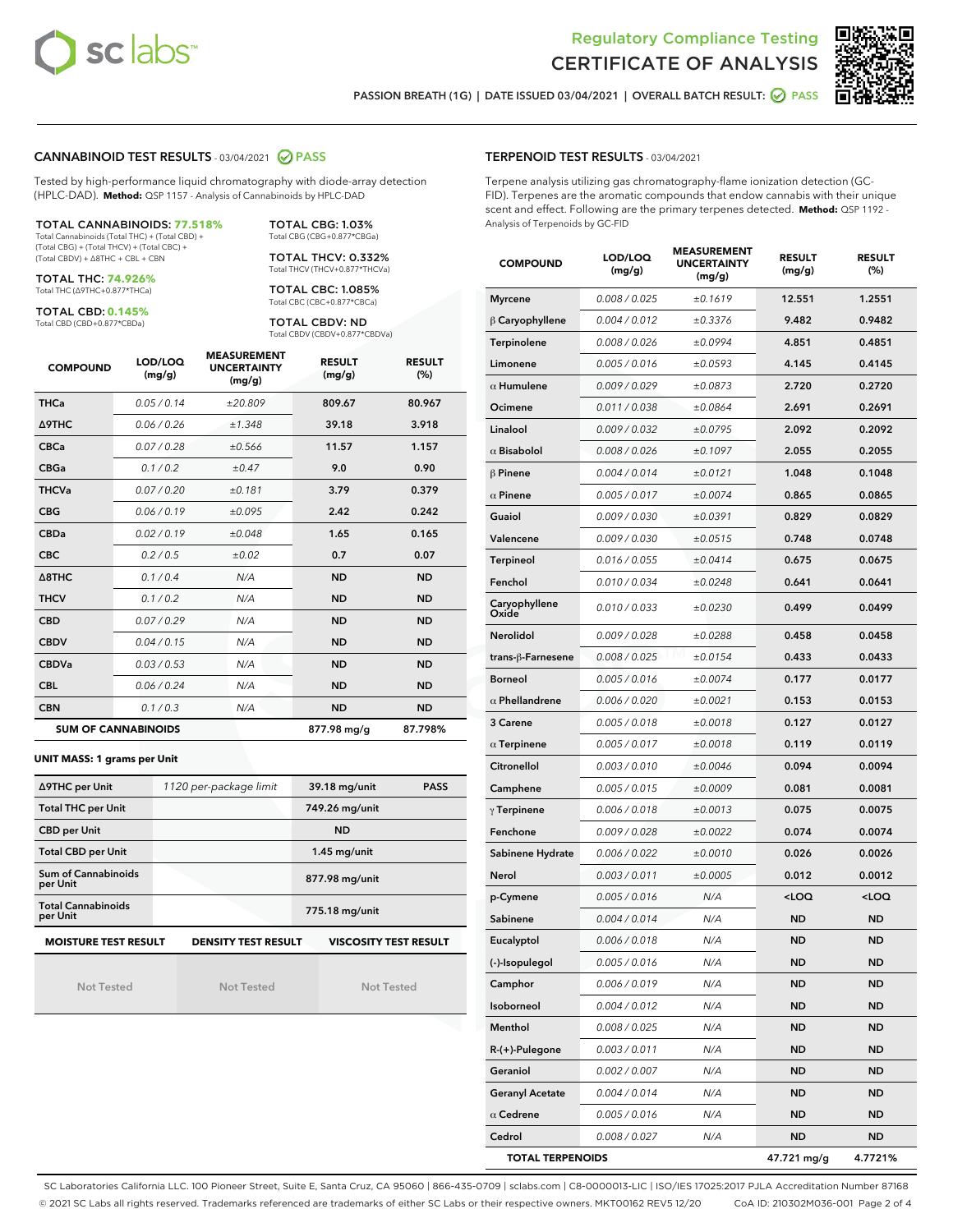



PASSION BREATH (1G) | DATE ISSUED 03/04/2021 | OVERALL BATCH RESULT:  $\bigcirc$  PASS

## CATEGORY 1 PESTICIDE TEST RESULTS - 03/04/2021 2 PASS

Pesticide and plant growth regulator analysis utilizing high-performance liquid chromatography-mass spectrometry (HPLC-MS) or gas chromatography-mass spectrometry (GC-MS). \*GC-MS utilized where indicated. **Method:** QSP 1212 - Analysis of Pesticides and Mycotoxins by LC-MS or QSP 1213 - Analysis of Pesticides by GC-MS

| <b>COMPOUND</b>             | LOD/LOQ<br>$(\mu g/g)$ | <b>ACTION</b><br><b>LIMIT</b><br>$(\mu q/q)$ | <b>MEASUREMENT</b><br><b>UNCERTAINTY</b><br>$(\mu g/g)$ | <b>RESULT</b><br>$(\mu g/g)$ | <b>RESULT</b> |
|-----------------------------|------------------------|----------------------------------------------|---------------------------------------------------------|------------------------------|---------------|
| Aldicarb                    | 0.03 / 0.08            | $\ge$ LOD                                    | N/A                                                     | <b>ND</b>                    | <b>PASS</b>   |
| Carbofuran                  | 0.02/0.05              | $>$ LOD                                      | N/A                                                     | <b>ND</b>                    | <b>PASS</b>   |
| Chlordane*                  | 0.03 / 0.08            | $\ge$ LOD                                    | N/A                                                     | <b>ND</b>                    | <b>PASS</b>   |
| Chlorfenapyr*               | 0.03/0.10              | $\ge$ LOD                                    | N/A                                                     | <b>ND</b>                    | <b>PASS</b>   |
| Chlorpyrifos                | 0.02 / 0.06            | $\ge$ LOD                                    | N/A                                                     | <b>ND</b>                    | <b>PASS</b>   |
| Coumaphos                   | 0.02 / 0.07            | $>$ LOD                                      | N/A                                                     | <b>ND</b>                    | <b>PASS</b>   |
| <b>Daminozide</b>           | 0.02 / 0.07            | $\ge$ LOD                                    | N/A                                                     | <b>ND</b>                    | <b>PASS</b>   |
| <b>DDVP</b><br>(Dichlorvos) | 0.03/0.09              | $\ge$ LOD                                    | N/A                                                     | <b>ND</b>                    | <b>PASS</b>   |
| <b>Dimethoate</b>           | 0.03 / 0.08            | $\ge$ LOD                                    | N/A                                                     | <b>ND</b>                    | <b>PASS</b>   |
| Ethoprop(hos)               | 0.03/0.10              | $\ge$ LOD                                    | N/A                                                     | <b>ND</b>                    | <b>PASS</b>   |
| Etofenprox                  | 0.02 / 0.06            | $\ge$ LOD                                    | N/A                                                     | <b>ND</b>                    | <b>PASS</b>   |
| Fenoxycarb                  | 0.03 / 0.08            | $\ge$ LOD                                    | N/A                                                     | <b>ND</b>                    | <b>PASS</b>   |
| Fipronil                    | 0.03/0.08              | $>$ LOD                                      | N/A                                                     | <b>ND</b>                    | <b>PASS</b>   |
| Imazalil                    | 0.02 / 0.06            | $\ge$ LOD                                    | N/A                                                     | <b>ND</b>                    | <b>PASS</b>   |
| Methiocarb                  | 0.02 / 0.07            | $\ge$ LOD                                    | N/A                                                     | <b>ND</b>                    | <b>PASS</b>   |
| Methyl<br>parathion         | 0.03/0.10              | $>$ LOD                                      | N/A                                                     | <b>ND</b>                    | <b>PASS</b>   |
| <b>Mevinphos</b>            | 0.03/0.09              | $>$ LOD                                      | N/A                                                     | <b>ND</b>                    | <b>PASS</b>   |
| Paclobutrazol               | 0.02 / 0.05            | $\ge$ LOD                                    | N/A                                                     | <b>ND</b>                    | <b>PASS</b>   |
| Propoxur                    | 0.03/0.09              | $\ge$ LOD                                    | N/A                                                     | <b>ND</b>                    | <b>PASS</b>   |
| Spiroxamine                 | 0.03 / 0.08            | $\ge$ LOD                                    | N/A                                                     | <b>ND</b>                    | <b>PASS</b>   |
| <b>Thiacloprid</b>          | 0.03/0.10              | $\ge$ LOD                                    | N/A                                                     | <b>ND</b>                    | <b>PASS</b>   |

#### CATEGORY 2 PESTICIDE TEST RESULTS - 03/04/2021 @ PASS

| <b>COMPOUND</b>   | LOD/LOQ<br>$(\mu g/g)$ | <b>ACTION</b><br><b>LIMIT</b><br>$(\mu g/g)$ | <b>MEASUREMENT</b><br><b>UNCERTAINTY</b><br>$(\mu g/g)$ | <b>RESULT</b><br>$(\mu g/g)$ | <b>RESULT</b> |
|-------------------|------------------------|----------------------------------------------|---------------------------------------------------------|------------------------------|---------------|
| Abamectin         | 0.03/0.10              | 0.1                                          | N/A                                                     | <b>ND</b>                    | <b>PASS</b>   |
| Acephate          | 0.02/0.07              | 0.1                                          | N/A                                                     | <b>ND</b>                    | <b>PASS</b>   |
| Acequinocyl       | 0.02/0.07              | 0.1                                          | N/A                                                     | <b>ND</b>                    | <b>PASS</b>   |
| Acetamiprid       | 0.02/0.05              | 0.1                                          | N/A                                                     | <b>ND</b>                    | <b>PASS</b>   |
| Azoxystrobin      | 0.02/0.07              | 0.1                                          | N/A                                                     | <b>ND</b>                    | <b>PASS</b>   |
| <b>Bifenazate</b> | 0.01/0.04              | 0.1                                          | N/A                                                     | <b>ND</b>                    | <b>PASS</b>   |
| <b>Bifenthrin</b> | 0.02/0.05              | 3                                            | N/A                                                     | <b>ND</b>                    | <b>PASS</b>   |
| <b>Boscalid</b>   | 0.03/0.09              | 0.1                                          | N/A                                                     | <b>ND</b>                    | <b>PASS</b>   |

| <b>CATEGORY 2 PESTICIDE TEST RESULTS</b> - 03/04/2021 continued |
|-----------------------------------------------------------------|
|-----------------------------------------------------------------|

| <b>COMPOUND</b>               | LOD/LOQ<br>$(\mu g/g)$ | <b>ACTION</b><br>LIMIT<br>$(\mu g/g)$ | <b>MEASUREMENT</b><br><b>UNCERTAINTY</b><br>(µg/g) | <b>RESULT</b><br>(µg/g) | <b>RESULT</b> |
|-------------------------------|------------------------|---------------------------------------|----------------------------------------------------|-------------------------|---------------|
| Captan                        | 0.19/0.57              | 0.7                                   | N/A                                                | <b>ND</b>               | <b>PASS</b>   |
| Carbaryl                      | 0.02 / 0.06            | 0.5                                   | N/A                                                | ND                      | <b>PASS</b>   |
| Chlorantranilip-<br>role      | 0.04/0.12              | 10                                    | N/A                                                | ND                      | <b>PASS</b>   |
| Clofentezine                  | 0.03 / 0.09            | 0.1                                   | N/A                                                | ND                      | <b>PASS</b>   |
| Cyfluthrin                    | 0.12 / 0.38            | 2                                     | N/A                                                | ND                      | <b>PASS</b>   |
| Cypermethrin                  | 0.11 / 0.32            | 1                                     | N/A                                                | ND                      | <b>PASS</b>   |
| <b>Diazinon</b>               | 0.02 / 0.05            | 0.1                                   | N/A                                                | ND                      | <b>PASS</b>   |
| Dimethomorph                  | 0.03 / 0.09            | 2                                     | N/A                                                | ND                      | <b>PASS</b>   |
| Etoxazole                     | 0.02 / 0.06            | 0.1                                   | N/A                                                | ND                      | <b>PASS</b>   |
| Fenhexamid                    | 0.03 / 0.09            | 0.1                                   | N/A                                                | ND                      | <b>PASS</b>   |
| Fenpyroximate                 | 0.02 / 0.06            | 0.1                                   | N/A                                                | ND                      | PASS          |
| Flonicamid                    | 0.03 / 0.10            | 0.1                                   | N/A                                                | ND                      | <b>PASS</b>   |
| Fludioxonil                   | 0.03/0.10              | 0.1                                   | N/A                                                | ND                      | <b>PASS</b>   |
| Hexythiazox                   | 0.02 / 0.07            | 0.1                                   | N/A                                                | ND                      | <b>PASS</b>   |
| Imidacloprid                  | 0.04/0.11              | 5                                     | N/A                                                | ND                      | <b>PASS</b>   |
| Kresoxim-methyl               | 0.02 / 0.07            | 0.1                                   | N/A                                                | ND                      | <b>PASS</b>   |
| <b>Malathion</b>              | 0.03 / 0.09            | 0.5                                   | N/A                                                | ND                      | <b>PASS</b>   |
| Metalaxyl                     | 0.02 / 0.07            | 2                                     | N/A                                                | ND                      | <b>PASS</b>   |
| Methomyl                      | 0.03 / 0.10            | 1                                     | N/A                                                | ND                      | <b>PASS</b>   |
| Myclobutanil                  | 0.03 / 0.09            | 0.1                                   | N/A                                                | ND                      | PASS          |
| <b>Naled</b>                  | 0.02 / 0.07            | 0.1                                   | N/A                                                | ND                      | <b>PASS</b>   |
| Oxamyl                        | 0.04 / 0.11            | 0.5                                   | N/A                                                | ND                      | <b>PASS</b>   |
| Pentachloronitro-<br>benzene* | 0.03 / 0.09            | 0.1                                   | N/A                                                | ND                      | <b>PASS</b>   |
| Permethrin                    | 0.04 / 0.12            | 0.5                                   | N/A                                                | ND                      | <b>PASS</b>   |
| Phosmet                       | 0.03 / 0.10            | 0.1                                   | N/A                                                | ND                      | PASS          |
| Piperonylbu-<br>toxide        | 0.02 / 0.07            | 3                                     | N/A                                                | ND                      | <b>PASS</b>   |
| Prallethrin                   | 0.03 / 0.08            | 0.1                                   | N/A                                                | ND                      | <b>PASS</b>   |
| Propiconazole                 | 0.02 / 0.07            | 0.1                                   | N/A                                                | ND                      | <b>PASS</b>   |
| Pyrethrins                    | 0.04 / 0.12            | 0.5                                   | N/A                                                | ND                      | PASS          |
| Pyridaben                     | 0.02 / 0.07            | 0.1                                   | N/A                                                | ND                      | <b>PASS</b>   |
| Spinetoram                    | 0.02 / 0.07            | 0.1                                   | N/A                                                | <b>ND</b>               | <b>PASS</b>   |
| Spinosad                      | 0.02 / 0.07            | 0.1                                   | N/A                                                | ND                      | <b>PASS</b>   |
| Spiromesifen                  | 0.02 / 0.05            | 0.1                                   | N/A                                                | ND                      | <b>PASS</b>   |
| Spirotetramat                 | 0.02 / 0.06            | 0.1                                   | N/A                                                | ND                      | <b>PASS</b>   |
| Tebuconazole                  | 0.02 / 0.07            | 0.1                                   | N/A                                                | ND                      | <b>PASS</b>   |
| Thiamethoxam                  | 0.03 / 0.10            | 5                                     | N/A                                                | ND                      | <b>PASS</b>   |
| Trifloxystrobin               | 0.03 / 0.08            | 0.1                                   | N/A                                                | ND                      | <b>PASS</b>   |

SC Laboratories California LLC. 100 Pioneer Street, Suite E, Santa Cruz, CA 95060 | 866-435-0709 | sclabs.com | C8-0000013-LIC | ISO/IES 17025:2017 PJLA Accreditation Number 87168 © 2021 SC Labs all rights reserved. Trademarks referenced are trademarks of either SC Labs or their respective owners. MKT00162 REV5 12/20 CoA ID: 210302M036-001 Page 3 of 4